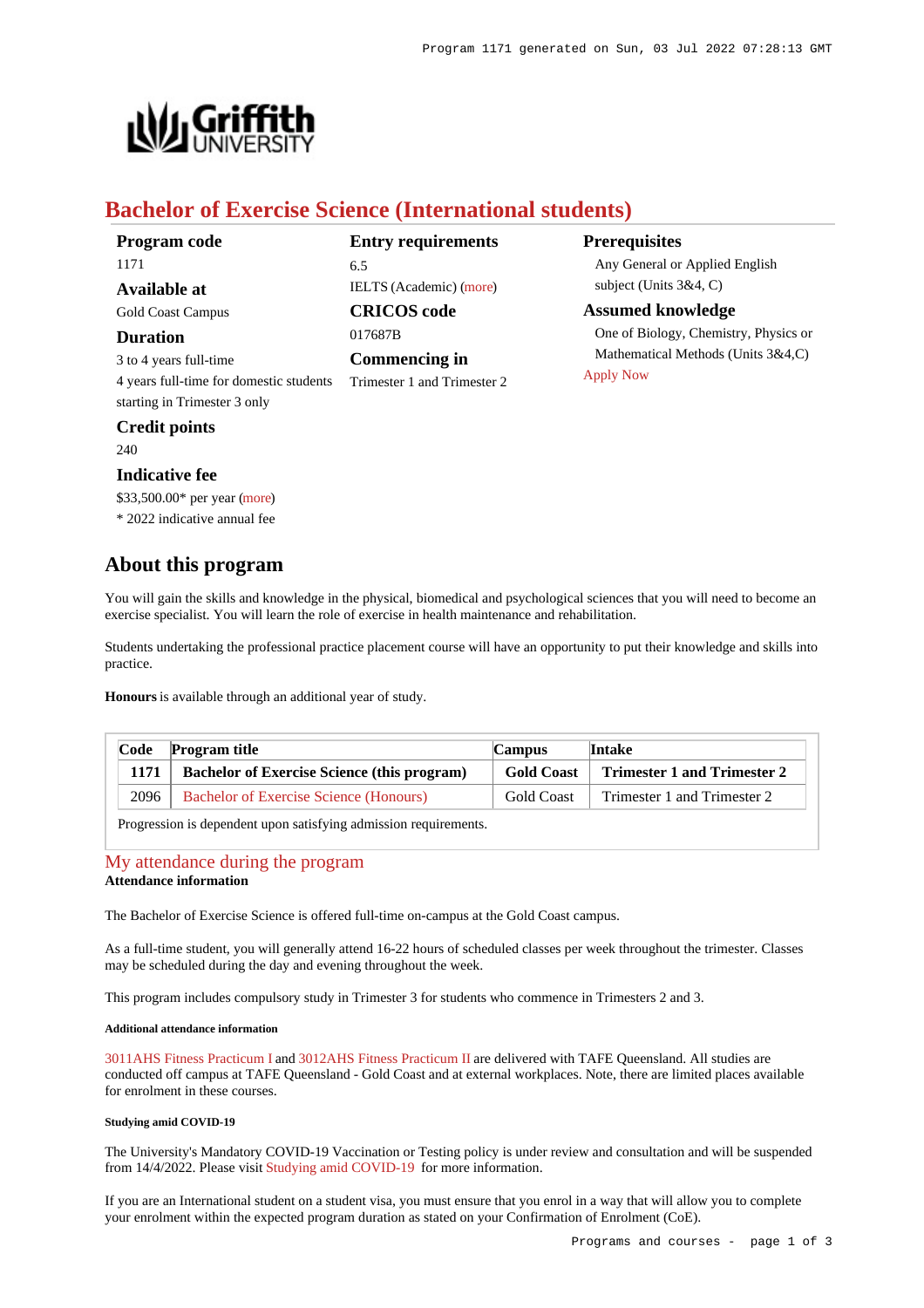#### **Work-integrated learning**

Work-integrated learning activities (professional placements) integrate theoretical learning with its application in the workplace. The inclusion of work-integrated learning activities in the degree program demonstrates Griffith's commitment to preparing its graduates for success in their working life.

In this program you will spend time in the work/professional environment undertaking placements at various locations. Placements may be outside of the Brisbane metropolitan/Gold Coast area including northern New South Wales and (by negotiation) interstate or overseas.

# [My career opportunities](https://www148.griffith.edu.au/programs-courses/Program/1171/Overview/International#opportunities)

# **My career opportunities**

You will be prepared for work as an exercise specialist for community or sports organisations as a clinical scientist specialising in cardiac; respiratory and sleep medicine; as a rehabilitation, sports or recreation manager; a strength and conditioning coach; or as an occupational health and safety officer.

## [Program accreditation](https://www148.griffith.edu.au/programs-courses/Program/1171/Overview/International#accreditation)

#### **Program accreditation**

The Bachelor of Exercise Science is accredited by [Exercise and Sports Science Australia \(ESSA\)](https://www.essa.org.au/).

# [Professional recognition](https://www148.griffith.edu.au/programs-courses/Program/1171/Overview/International#recognition)

#### **Professional recognition**

Upon successful completion of the Bachelor of Exercise Science, graduates will be eligible to apply for Exercise Scientist accreditation with Exercise and Sports Science Australia (ESSA).

Graduates have two years following completion of their studies to submit their application to [Exercise and Sports Science](https://www.essa.org.au/) [Australia \(ESSA\)](https://www.essa.org.au/) for accreditation.

## [Placement requirements](https://www148.griffith.edu.au/programs-courses/Program/1171/Overview/International#placement)

#### **Professional Practice requirements**

There are placements associated with this program and before undertaking professional experience placements, all students in this program are required to have completed the following by the end of their first trimester of study:

- Vaccinations and Health Tests
- Licenses and Certificates
- Online Training
- Health Placement Requirements

Students should refer to the **checklist of professional practice requirements for their Health discipline** on the [Fit for](https://www.griffith.edu.au/griffith-health/fit-for-professional-practice) [Professional Practice website](https://www.griffith.edu.au/griffith-health/fit-for-professional-practice) for full details of the requirements regarding professional placement to ensure that they meet eligibility for placement.

# [What are the fees?](https://www148.griffith.edu.au/programs-courses/Program/1171/Overview/International#fees)

# **International students**

An International student is one who is not:

- an Australian or New Zealand citizen or
- a person who has Australian permanent resident status.

#### **Indicative annual tuition fee**

The indicative annual tuition fee is calculated based on a standard full-time study load which is usually 80 credit points (two full-time trimesters).

The indicative annual tuition fee is based on current conditions and available data and should only be used as a guide. These fees are reviewed annually and are subject to change.

#### **Tuition fees**

- An International student pays tuition fees.
- Students are liable for tuition fees for the courses they are enrolled in as at the census date.
- The tuition fee for students who commence their program prior to 2014 is charged according to the approved program fee for the trimester in which the student commenced the program.
- The tuition fee for students who commence their program from 2014 onwards is charged according to the approved